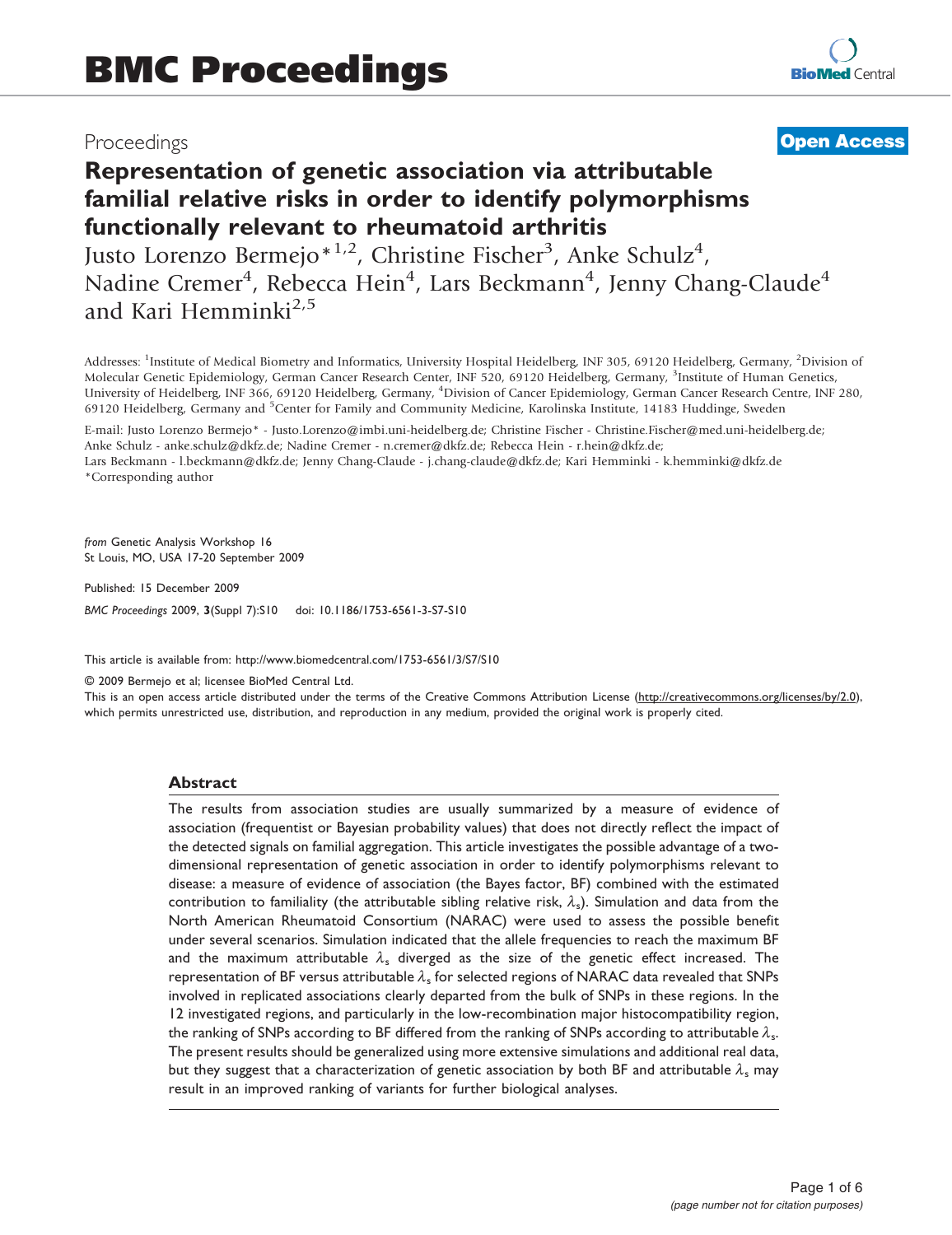# Introduction

Susceptibility to rheumatoid arthritis (RA) is determined by both genetic and environmental factors, with an estimated sibling relative risk of 5-10. The HLA-DRB1 and PTPN22 genes explain approximately 50% of the familial aggregation. A recent genome-wide association (GWA) study carried out by the Wellcome Trust Case Control Consortium (WTCCC) found nine singlenucleotide polymorphisms (SNPs) with associated probability values of less than  $10^{-5}$  that did not map to loci previously related to RA [[1](#page-5-0)]. In agreement with the common disease-common variant hypothesis, the novel variants were common (minor allele frequencies from 0.07 to 0.41) and they showed genotype relative risks (GRRs) of less than 2.3. The authors of the WTCCC article recognized a disparity between the large population-attributable fraction (PAF) and the modest sibling relative risk  $(\lambda_s)$  explained by the newly identified variants [\[1\]](#page-5-0). This disparity is related to the technical characteristics of the platforms used in GWA studies, designed to scrutinize polymorphisms (common variants).

Let us assume that a polymorphism is a marker of a rarer causal variant, and the marker-specific PAF equals the PAF of the causal variant. Under this assumption, we have demonstrated that the causal variant has a higher attributable  $\lambda_s$  than the marker [[2](#page-5-0)]. In other words: for a fixed PAF, causal variants contribute more to familial aggregation  $(\lambda_s)$  than the polymorphisms they are represented by.

There is much debate concerning the representation of statistical evidence in GWA studies. The frequentist pvalue depends on the power of the study and it does not provide a consistent measure of evidence because identical  $p$ -values do not imply identical evidence of genetic association [[3](#page-5-0)]. In contrast, the Bayes factor (BF) statistic provides a single measure of the strength of evidence of association.

We hypothesize here that the representation of genetic association by BF together with the attributable  $\lambda_s$  may help to identify polymorphisms relevant to RA, and use simulation and data from the North American Rheumatoid Consortium (NARAC) to evaluate this assumption.

# Methods

#### Derivation of attributable risks and Bayes factors

The sibling relative risk  $(\lambda_s)$  attributable to a gene reflects the extent to which a particular genetic locus contributes to familial aggregation. The calculation of attributable  $\lambda_s$ values was first described in an early paper of James [[4](#page-5-0)]. If the frequency of the high-risk allele is denoted by RAF, the relative risk of RA for high-risk allele homozygotes compared to low-risk allele homozygotes by  $\text{GRR}_{\text{hom}}$ , the relative risk of heterozygotes compared to low-risk allele homozygotes by GRR<sub>het</sub> and the disease prevalence among low-risk allele homozygotes by  $\kappa_0$ , the attributable  $\lambda_s$  is given by:  $\lambda_s = 1 + (1/2V_a + 1/4V_d)/K^2$ , where V<sub>a</sub> (additive genetic variance divided by  $\kappa_0^2$ ) equals 2RAF(1-RAF)[(1-RAF)(1-GRR<sub>het</sub>)-RAF(GRR<sub>hom</sub>-GRR<sub>het</sub>)]<sup>2</sup>,  $V_d$  (dominance genetic variance divided by  $\kappa_0^2$ ) equals  $RAF<sup>2</sup>(1-RAF)<sup>2</sup>[1+GRR<sub>hom</sub>-2GRR<sub>het</sub>]<sup>2</sup>$  and K (population prevalence divided by  $\kappa_0$ ) equals RAF<sup>2</sup>GRR<sub>Hom</sub>+2RAF(1- $RAF)GRR_{het}$ +  $(1-RAF)^2$ . Note that if the overall disease prevalence is 50%,  $\lambda_s$  cannot exceed two by definition. However, an important property of the attributable  $\lambda_s$  is that it only depends on RAF,  $\text{GRR}_{\text{hom}}$  and  $\text{GRR}_{\text{het}}$ . That is, the attributable  $\lambda_s$  is independent of the disease prevalence among low-risk homozygotes  $\kappa_0$ .

The BF statistic is the ratio of the probability of the observed data under the assumption that there is a true association to its probability under the null hypothesis (absence of association). A small BF provides evidence in favor of a true association. To investigate the relationship between attributable  $\lambda_s$  and the BF, we calculated the expected distribution of genotypes in 1000 cases and 1000 controls when  $GRR_{\text{hom}} = 1.5, 2, 3, 4, 5$  and 10. Calculations were carried out for the dominant model, which assumes that  $GRR_{het} = GRR_{hom}$ , the recessive model (GRR<sub>het</sub> = 1), and for the additive model (GRR<sub>het</sub> = (1+GRRhom)/2). Under Hardy-Weinberg equilibrium, the expected distribution of genotypes in controls  $(D = 0)$  is:  $Pr(G = aa | D = 0) = (1-RAF)^2$ ;  $Pr(G = Aa | D = 0) = 2RAF(1-RAF) \cdot Pr(C = AA | D = 0) = PAF^2$ . The expected distribution RAF);  $Pr(G = AA|D = 0) = RAF^2$  The expected distribution of genotypes in cases  $(D = 1)$  satisfies:

 $GRR_{\text{hom}} = (Pr(D = 1 | G = AA)/Pr(D = 0 | G = AA))$  $(Pr(D = 1 | G = aa)/Pr(D = 0 | G = aa))$  and GRR<sub>het</sub> =  $\frac{Pr(D = 1 | G = Aa)}{Pr(D = 0 | G = Aa)}$   $\frac{Pr(D = 1 | G = Aa)}{Pr(D = A a)}$ aa)/ $Pr(D = 0 | G = aa)$ . For example, if RAF = 0.2 and  $GRR_{\text{hom}} = GRR_{\text{het}} = 2$  (dominance), the expected distribution is (aa =  $640$ , Aa =  $320$ , AA =  $40$ ) in controls and  $(aa = 471, Aa = 471, AA = 59)$  in cases.

The expected distributions of genotypes were investigated by Bayesian logistic regression. We considered a general three-genotype model of association. Calculation of BFs requires assumptions about effect sizes. We assumed  $N(0,1)$  priors on the mean and the two genetic effects. The function MCMClogit (R package MCMCpack [[5](#page-5-0)]) was used to generate a 10,000 sample dataset from the posterior distribution using a random walk Metropolis algorithm. The BayesFactor function in the same package was used to compute log marginal likelihoods for a model 'with' compared to a model 'without' genotypic information using a Laplace approximation.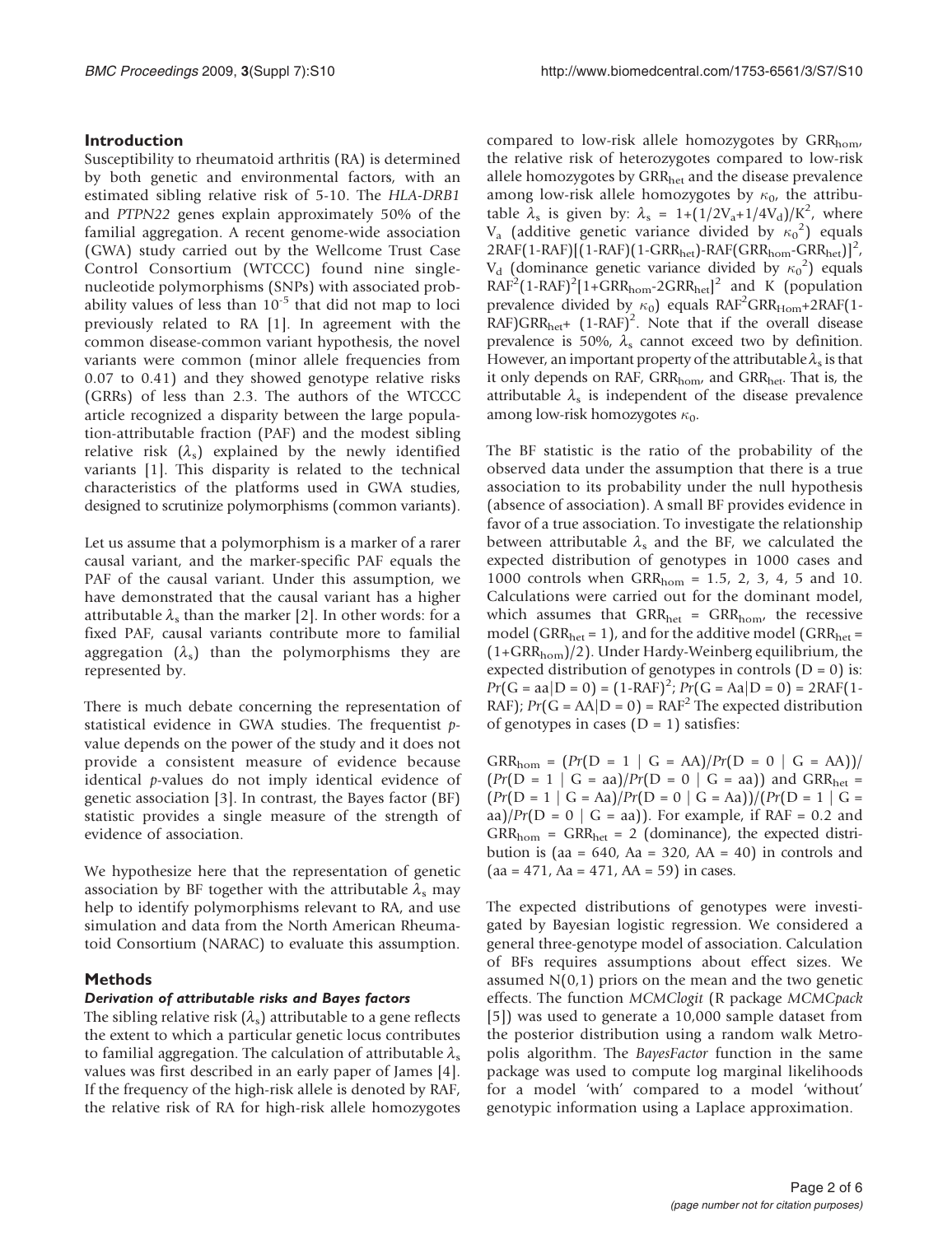### <span id="page-2-0"></span>Investigated regions

This study investigated regions around the 12 signals detected in the WTCCC study with associated probability values of less than  $10^{-5}$  (Table 1). The left side of Table 1 represents the 12 selected regions from the WTCCC study. For example, the most associated marker on 1p13 was rs6679677. We retrieved NARAC data from 1000-kb regions centred on the positions of the 12 signals from the WTCCC study. For example, our first region comprised the chromosomal interval (10,901,850::11,901,850) around rs6679677. The WTCCC study reported two SNPs in 6p21 that resulted in two overlapping intervals which were independently investigated.

# Calculation of attributable risks and Bayes factors for NARAC data

SNPs in the 12 selected intervals were extracted from NARAC data, and the association between RA and the retrieved SNPs was represented by 1) the base 10 logarithm of the BF (log<sub>10</sub>BF) and 2) the attributable  $\lambda_s$ . RA status (affected or unaffected) was modelled by logistic regression, taking into account the covariates gender, number of HLA-DRB1 shared-epitope alleles  $(NN = 0, SN = 1 \text{ or } SS = 2)$  and genotype (three levels). Individuals with missing information were excluded from the calculations. Only SNPs with the three genotypes represented in both cases and controls were considered.

As already mentioned, calculation of BFs requires assumptions on effect sizes. We calculated frequentist estimates of logistic regression coefficients over the corresponding entire chromosomes using NARAC data. Density plots and tests of goodness of fit of frequentist estimates of  $log_{10}GRR_{\text{Hom}}$  and  $log_{10}GRR_{\text{Het}}$  for the seven investigated chromosomes indicated that GRR variation was better represented by the median absolute deviation (MAD) than by the standard deviation (data not shown). Therefore, we assumed  $N(0,$  MAD<sup>2</sup>) priors on the logarithms of genetic effects. MCMClogit and BayesFactor [[5](#page-5-0)] were used to calculate BFs for each SNP in the selected regions based on NARAC data. The number of individuals with complete data and the observed allele frequencies in controls were used to draw 10,000 samples from a binomial distribution, which were combined with the posterior estimates of genetic effects to simulate the distribution of attributable  $\lambda_s$  for each SNP.

A bagplot is a bivariate generalization of the nonparametric univariate boxplot [\[6\]](#page-5-0). In a bagplot, the region which contains 50% of the observations with greatest bivariate depth is denominated the bag. Observations outside the bag expanded three times are considered outliers, they are too far away from the data's central bulk. These outliers are indicated by closed dots in univariate boxplots. Bagplots have been shown to be equivariant for linear transformations and not limited to elliptical distributions. Due to these properties and the characteristics of our data (unknown shape of the underlying distributions), we used non-parametric bagplots to identify deviating SNPs. Bagplots were determined using the function compute.bagplot in the R package aplpack [\[7\]](#page-5-0).

Table 1: Description and results from the 12 investigated regions

| <b>WTCCC study<sup>a</sup></b> |            |                 |                          |             | <b>NARAC</b> data <sup>b</sup> |                 |            |                                                               |  |
|--------------------------------|------------|-----------------|--------------------------|-------------|--------------------------------|-----------------|------------|---------------------------------------------------------------|--|
| Chr                            | <b>SNP</b> | <b>Position</b> | MAD of log <sub>10</sub> |             | Outlying SNPs, gene regions    | $log_{10}$ (BF) | <b>RAF</b> | $\lambda_{\rm s}$ Median (5 <sup>th</sup> -95 <sup>th</sup> ) |  |
|                                |            |                 | ${\sf GRR}_{\sf hom}$    | $GRR_{het}$ |                                |                 |            |                                                               |  |
| p                              | rs6679677  | 11,401,850      | 0.282                    | 0.199       | rs2476601, PTPN22              | 3.91            | 0.084      | $1.048$ (1.017-1.098)                                         |  |
| lp36                           | rs6684865  | 2,578,391       | 0.282                    | 0.199       |                                |                 |            |                                                               |  |
| p3                             | rs11162922 | 80,284,079      | 0.282                    | 0.199       |                                |                 |            |                                                               |  |
| 4p15                           | rs3816587  | 25,093,513      | 0.255                    | 0.188       | rs12505556, SLC34A2            | 3.04            | 0.112      | $1.071(1.011 - 1.630)$                                        |  |
| 6p21a                          | rs6457617  | 32,771,829      | 0.306                    | 0.206       | rs2395175, MHC                 | 16.48           | 0.148      | $1.164$ (1.108-1.241)                                         |  |
|                                |            |                 |                          |             | rs7765379, MHC                 | 6.11            | 0.113      | $1.175(1.053 - 1.668)$                                        |  |
| 6p2lb                          | rs615672   | 32,682,149      | 0.306                    | 0.206       | rs2395175, MHC                 | 16.48           | 0.148      | $1.164$ (1.108-1.241)                                         |  |
|                                |            |                 |                          |             | rs7765379MHC                   | 6.11            | 0.113      | $1.175(1.053 - 1.668)$                                        |  |
| 6q23                           | rs6920220  | 138,048,197     | 0.306                    | 0.206       |                                |                 |            |                                                               |  |
| 7 <sub>q</sub> 32              | rs11761231 | 130,827,294     | 0.268                    | 0.185       |                                |                 |            |                                                               |  |
| 10p15                          | rs2104286  | 6,139,051       | 0.290                    | 0.197       |                                |                 |            |                                                               |  |
| 13q12                          | rs9550642  | 19,848,092      | 0.286                    | 0.200       | rs1407961, ZMYM2               | 3.59            | 0.920      | $1.033(1.033 - 1.225)$                                        |  |
| $2$ lg $22$                    | rs2837960  | 41,433,788      | 0.288                    | 0.208       | rs468646, MX1                  | 4.28            | 0.488      | $1.038$ $(1.019 - 1.057)$                                     |  |
|                                |            |                 |                          |             | rs466092, MX2                  | 3.59            | 0.488      | $1.030(1.016-1.048)$                                          |  |
| 22q13                          | rs743777   | 35,876,107      | 0.283                    | 0.216       | rs3218258, IL2RB               | 9.63            | 0.771      | $1.061$ (1.041-1.084)                                         |  |
|                                |            |                 |                          |             | rs710183, CSF2RB               | 4.26            | 0.072      | $1.028$ (1.011-1.183)                                         |  |
|                                |            |                 |                          |             | rs8137446, KCTD17              | 3.48            | 0.903      | $1.035(1.018-1.123)$                                          |  |

<sup>a</sup>Results from the WTCCC study.

*b***Results based on NARAC.**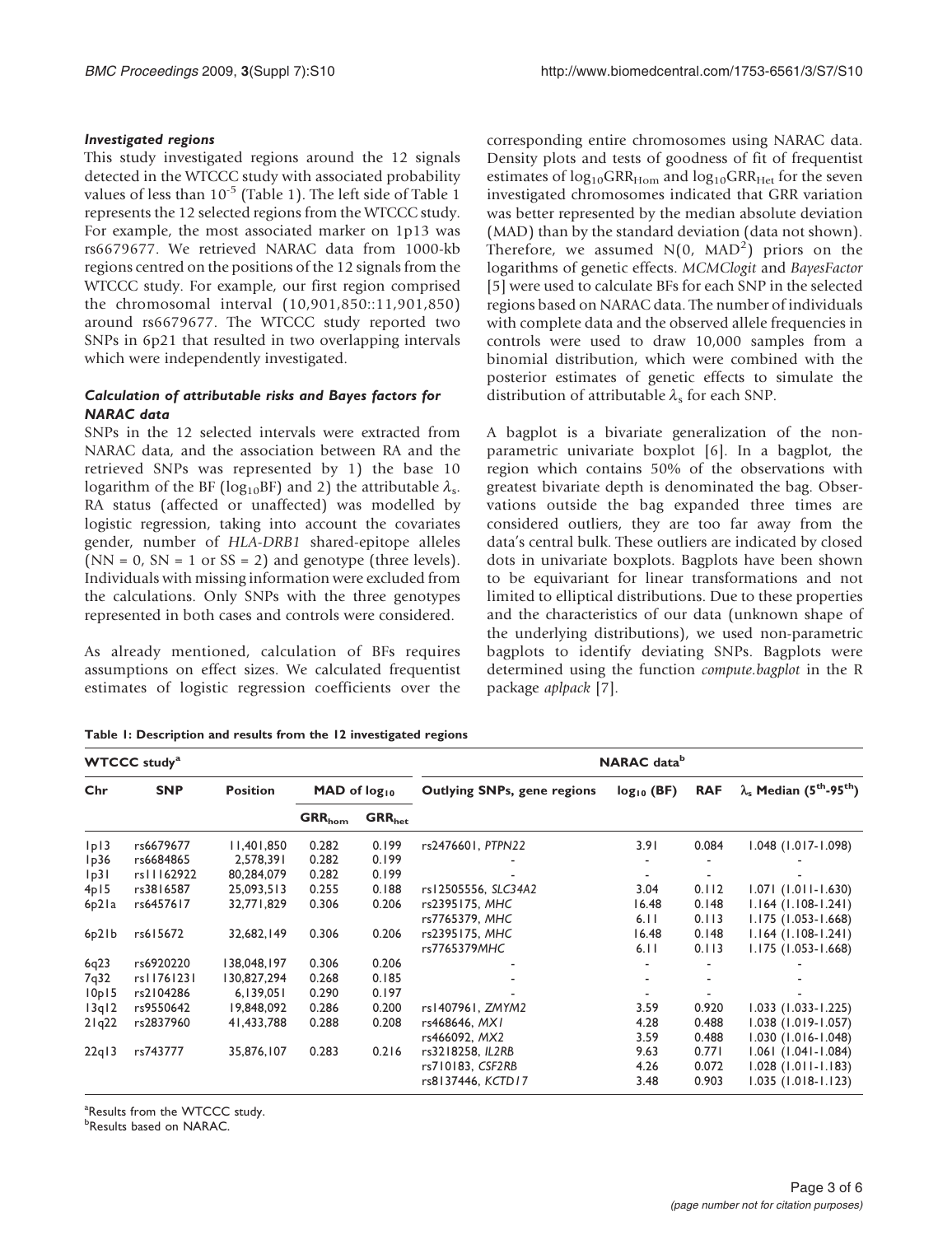#### **Results**

#### Theoretical relationship between Bayes factor and attributable risk

Table [1](#page-2-0) shows the RAFs at which the maximum  $log_{10}BF$ and  $\lambda_s$  were reached assuming several GRR<sub>hom</sub> values under the dominant, recessive and additive modes of inheritance. For example, under  $\text{GRR}_{\text{hom}} = 2$  and dominance, the maximum  $log_{10}BF(25.3)$  was reached when RAF = 0.22 and the maximum  $\lambda_s$  (1.06) for RAF = 0.17. Alternative sample-sizes/priors would result in different  $log_{10}BFs$ , but the RAF to reach the maximum  $log_{10}BF$  would not change. The representation of  $log_{10}BF$ versus attributable  $\lambda_s$  (data not shown) indicated that the two parameters were correlated, but they did not correspond one-to-one. In the three models, the RAF corresponding to the highest attributable  $\lambda_s$  and the RAF corresponding to the highest  $log_{10}BF$  decreased with increasing GRR<sub>hom</sub> values. The RAF at maximum  $log_{10}BF$ was always higher than the RAF at maximum  $\lambda_s$ , i.e., balanced designs resulted in stronger association evidences. The difference between RAF at maximum  $log_{10}BF$ and RAF at maximum attributable  $\lambda_s$  increased with increasing GRR<sub>hom</sub>, for example  $(0.24-0.21) = 0.03$  if  $GRR_{\text{hom}} = 1.5$  versus  $(0.14{\text -}0.05) = 0.09$  when  $GRR_{\text{hom}} =$ 10 in the dominant model.

#### Bayes factors and attributable sibling relative risks in the investigated regions

The analysis of complete chromosomes by frequentist logistic regression resulted in  $2(GRR_{\text{hom}}/GRR_{\text{het}}) \times 8$ (chromosomes 1, 4, 6, 7, 10, 13, 21, 22) sets of genetic effects. Table [1](#page-2-0) shows the MADs of  $log_{10}GRR_{\text{hom}}$  and log<sub>10</sub>GRR<sub>het</sub> used as scale parameters in the normal prior distributions. As expected, the a priori variance of genetic effects was highest for chromosome 6 (MHC region).

Figure [1](#page-4-0) represents the bivariate distribution of  $log_{10}BF$ by attributable  $\lambda_s$  based on NARAC data for individual SNPs in the 12 explored regions. Gray points show SNPs within the bulk of data, outlying observations (observations outside the bag expanded three times) are represented by black points. The right part of Table [1](#page-2-0) shows SNP numbers and close genes for the most

extreme outliers. For example, rs2476601 in the 1p13 region: based on NARAC data, the  $log_{10}BF$  was 3.91, the high-risk allele frequency in controls is 0.084, and the estimated attributable  $\lambda_s$  with 95% confidence interval was 1.048 (1.017 to 1.098) for this SNP. The other two regions on chromosome 1 did not reveal strong associations with RA. The investigation of the two overlapping intervals in chromosome 6p21 showed practically identical results; the highest attributable  $\lambda_s$ values were found for SNPs rs7765379 (1.175) and rs2395175 (1.164). Many SNPs in this region showed a strong association with RA. The investigation of the 6q23, 7q32, and 10p15 regions resulted in  $log_{10}BF$ values below three. The  $log_{10}BF$  and the attributable  $\lambda_s$ for SNP rs1407961 in the 13q12 region clearly departed from the majority of data. Two extreme outlier SNPs were identified in the 21q22 region and three outliers in the 22q13 region.

#### **Discussion**

This study explored the advantage of combining BF, a measure of statistical evidence of association, and the attributable  $\lambda_{s}$ , a measure of contribution to familial aggregation, in order to characterize the effect of a particular polymorphism on disease risk. Both simulation and NARAC-based results showed that BF usually correlates with the attributable  $\lambda_s$ . Most markers identified in GWA studies confer a slightly increased risk of disease. For this kind of modest genetic effects (GRR  $\leq$ 2), simulation indicated that the maximum  $log_{10}BF$  and the maximum attributable  $\lambda_s$  were expected to be found for variants with similar frequencies: around 20% (dominant), 40% (additive) and 70% (recessive penetrances). The larger the size of the genetic effect, the lower the RAF to reach the maxima, and the larger the difference between RAFs. Causal variants generally show stronger effects than markers from GWA studies. For example, a recent GWA study identified five novel breast cancer susceptibility loci. The highest GRR was 1.6, which can be compared with GRR = 6 to 30 for carriers of BRCA1 mutations. Simulation suggested that, for this kind of strong genetic effects, attributable  $\lambda_s$  and BF are two different dimensions.

Table 2: Allele frequencies at maximum  $\lambda_s$  and maximum log<sub>10</sub>(BF)

|              | Dominant model     |                   | <b>Recessive model</b> |                   | <b>Additive model</b> |                   |  |
|--------------|--------------------|-------------------|------------------------|-------------------|-----------------------|-------------------|--|
| $GRR_{hom}$  | Max $log_{10}(BF)$ | Max $\lambda_{s}$ | Max $log_{10}(BF)$     | Max $\lambda_{s}$ | Max $log_{10}(BF)$    | Max $\lambda_{s}$ |  |
| 1.5          | 0.24               | 0.21              | 0.70                   | 0.66              | 0.39                  | 0.40              |  |
| $\mathbf{2}$ | 0.22               | 0.17              | 0.64                   | 0.61              | 0.38                  | 0.33              |  |
| 3            | 0.20               | 0.13              | 0.61                   | 0.54              | 0.33                  | 0.25              |  |
| 4            | 0.17               | 0.10              | 0.59                   | 0.48              | 0.26                  | 0.20              |  |
| 5            | 0.16               | 0.08              | 0.57                   | 0.45              | 0.24                  | 0.17              |  |
| 10           | 0.14               | 0.05              | 0.49                   | 0.33              | 0.17                  | 0.09              |  |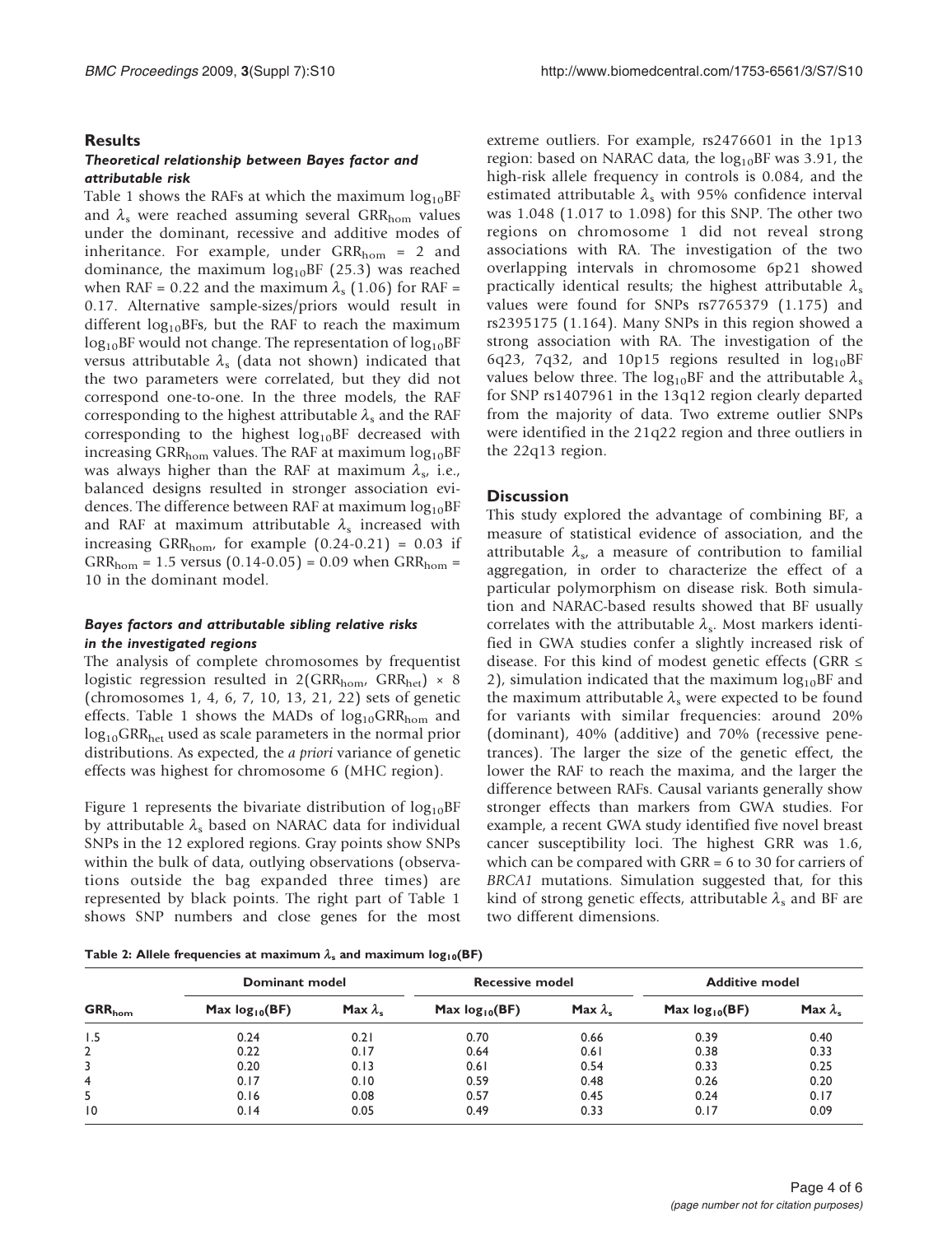<span id="page-4-0"></span>

Scatterplots of log<sub>10</sub> values of Bayes factors (log10(BF)) and attributable sibling relative risks ( $\lambda_s$ ) for SNPs in the investigated regions. Outlying SNPs (black points) were identified by bagplots. SNP numbers are shown for most extreme outliers with  $log_{10}(BF)$ s higher than three. Note scale differences.

The representation of  $\lambda_s$  versus  $\log_{10}BF$  based on NARAC data confirmed that SNPs which have shown replicated associations clearly departed from the majority of polymorphisms in the selected regions. For example, the functionally relevant SNP rs2476601 was unequivocally separated from the rest of SNPs in the 1p13 region. Other genes located in the proximity of the most extreme SNPs were ZMYM2, MX1, MX2, IL2RB, and CSF2RB. This list includes SNPs which show strong evidence of association ( $log_{10}BF$  higher than three) and outlying  $\lambda_s$  values. SNPs with high attributable  $\lambda_s$  values but relatively low BFs may also be of interest. Simulation showed that one BF value corresponds to two different  $\lambda_{\rm s}$ values. In the 12 regions investigated using NARAC data, the ranking of SNPs according to BF differed from the ranking according to attributable  $\lambda_s$ . The difference was particularly clear in the low-recombination MHC region, where rs7765379 showed the maximum  $\lambda_s$  and rs2395175 showed the maximum  $log_{10}BF$ . This

difference in rankings suggests that, in addition to a measure of association evidence, the extensive finemapping needed to characterize etiological variants may benefit from the consideration of the attributable  $\lambda_s$ . Future studies based on more extensive simulations and additional real data should investigate this possibility.

The present study made use of Bayesian and robust statistics. The Bayesian approach has been overlooked in the analysis of GWA studies, where the adjustment for multiple testing, the relationship between power and statistical significance, and the selection of disease models are important issues [\[1,3\]](#page-5-0). We only considered SNPs with the three genotypes represented in both cases and controls. This strategy would initially hamper the identification of rare causal variants but, on the other hand, logistic regression has not been robust to particular types of outliers, and a three-genotype model with well represented categories would result in more